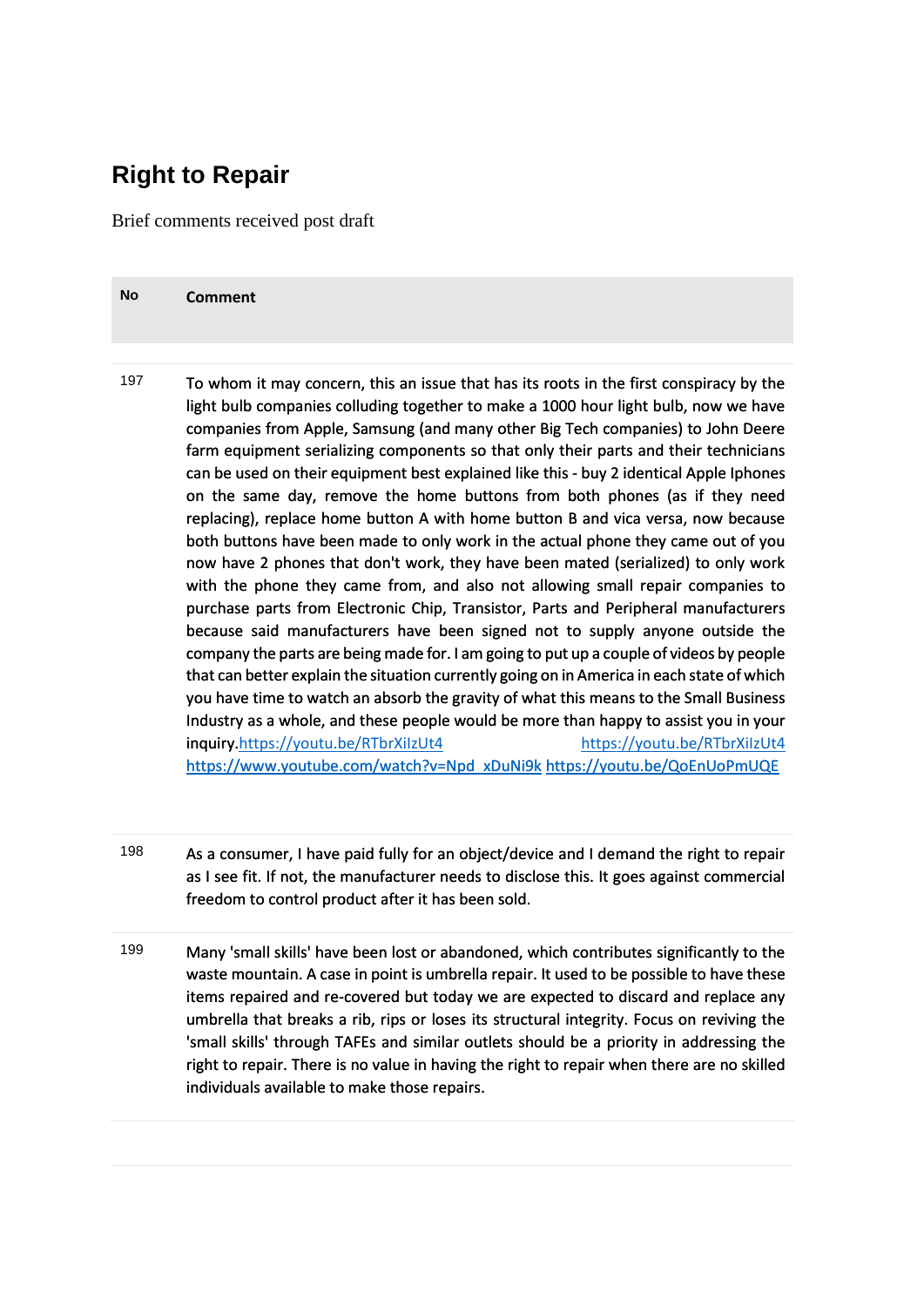- 200 If a company makes and sells a product I believe they should be required by law to provide spare parts for a reasonable period of time. An example: I bought what I thought was a good quality exercise bike in 2016 for \$400. After less than 5 years of intermittent use the dial you turn to adjust the resistance broke. I contacted the retailer and was told the part is no longer available, and that I would need to buy a new exercise bike for approximately \$600. The bike itself is still in perfect condition, apart from the fact that it's useless without being able to set the resistance. It is a large, heavy item and to send it to landfill seems ridiculous. If I'd been using it every day the dial would have broken even earlier. Stories like this are common and apart from being an unfair burden on the consumer, contribute to a burgeoning increase of waste and landfill. Thank you for the opportunity to comment.
- 201 I also support a reform and a renewed awareness to Right to Repair. I use my electronic devices constantly and regularly and they do wear down over time, especially batteries. Recycling is good for the environment, but it should be a last resort after repairing, especially if the problem can be fixed by repair and doesn't require replacement. There is another website and service called iFixit [\(https://australia.ifixit.com/\)](https://australia.ifixit.com/), they detail the struggle that repairers endure to repair electronic devices such as tablets and phones.
- 202 The enquiry should address, organisations, such as the ABC, who are contributing to E waist by excluding access to media, on older electronic devices such as , phones, tablets and computers. I have a Samsung tablet running, Android 4.4.2 software and the ABC have decided that, to access iview, I will have to upgrade the Android version to 5 or above! Samsung no longer provide Android updates for my tablet, so it is stuck on android version 4.4.2. This decision by the ABC is ridiculous, ie, on the Monday, I could access programs on ABC iview and later in that same week, i had all sorts of hassles and wasted time, trying to access it! Finally emailing ABC, to be told in reply, "You need to get the manufacturer to update your device to Android 5 or higher! This carry on by the ABC, of late, is now advising, that the public will shortly require to open an account, to access Iview?? All these demands by the ABC and other organisations are solely about getting individual's email details, purportedly to enhance your viewing? A complete load of rubbish from my perspective! I'm quite content to browse all items on iview to make my own choices and have no intent on buying another tablet, to suit the ABC and therefore create, more Ewaste! Obtaining your email address will purely be about marketing ABC endorsed products to your inbox!
- 203 Hi I own a Business fixing white goods. Brett's Appliance Repairs There are a few companies making it very difficult to get parts for white goods. Although this may not appear to be a problem for those that believe the environmental impacts of the planet are not significant. For those that do believe the majority of the what scientist are telling us about the environmental impacts that manufactory industries are currently having then a healthy future for the planet will rely on total reform of the appliance industry. Under the current model I estimate 3 times as many appliances being produced then what the world needs because there only lasting a third of the time. This is has massive environmental impact. I have worked an electrical equipment for 30 years and have no doubt that the electronic components that are made have less life as technology advances. Many of the plastics have had components removed reducing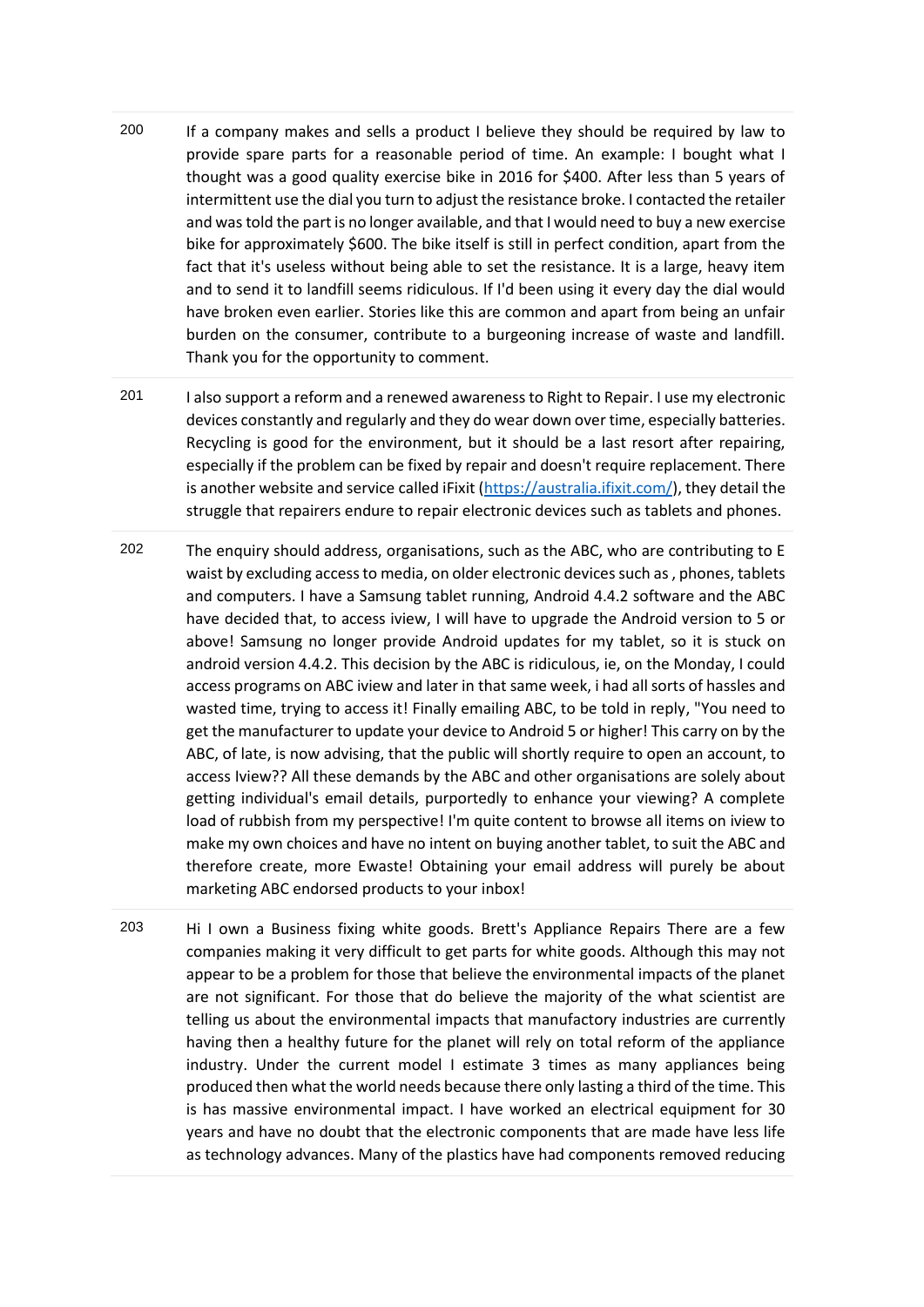their life. This can only be a deliberate actions as technology advancement never leads to reduced reliability unless its intentional. Many have concluded that consumers just want new appliances and don't want to repair. I think a more thorough survey needs to take place which can be published in total transparency. If consumers have driven the increase of production of appliances by just wanting something new then I understand that they have the freedom to do this under our democratic system. But if this information about the industry being consumer driven is misleading it could affect any new laws which could help reduce major environment damage to the planet .

- 204 I am regularly frustrated when attempting to get electronic and mechanical goods repaired outside of warranty processes. This is because the manufacturer either does not have parts beyond a very short period or they prevent independent repairers from purchasing them. Recently Nespresso would not even consider providing a repair service for a 5 year old coffee machine unless I joined their Nespresso club. Nespresso also prevent independent dealers from purchasing parts. This looks like a clear strategy to force consumers to upgrade with no regard for the e-waste it creates. I have had similar issues with watch repairs particularly if it is a brand under the Swatch group who again refuse to allow independent watch makers access to parts. Mechanical Watches are something that can be handed down generation to generation but only if repairs are affordable. Swatch make the costs of repair astronomical by controlling it through their authorised dealers only. We have become a throw away generation teaching our children that these valuable resources have no intrinsic value. These major manufacturers should be compelled to cooperate with independent service providers at costs that reflect fair value, rather than inflated costs to push you towards upgrades.
- 205 Something must be done to bring online sites such as eBay and Amazon and Paypal into line with the consumer warranty laws. As it is at the moment most sellers don't give warranty or only limit it to 30 or 60 days. The best I have gotten is 6 months on a replacement part for a washing machine from a private site. Paypal has a product fault refund policy but only up to 45 days. After that forget it. Many times I have had to argue with sellers and/or Paypal to replace or refund a product. With varied success. As these big sites are international they aren't even aware of our consumer laws here or they think they don't apply. Even though I'm buying from a local version of their sites.
- 206 As a young farmer the right to repair is of great importance to our farm. Not only would we not have been able to afford the machine we do have if most of them could not be repaired in past but our running costs would be much higher if we can no longer repair things. Despite this the environmental impact that is driven by a throw away society has an even larger impact on the running of our business in the long term and is why the right to repair is so important!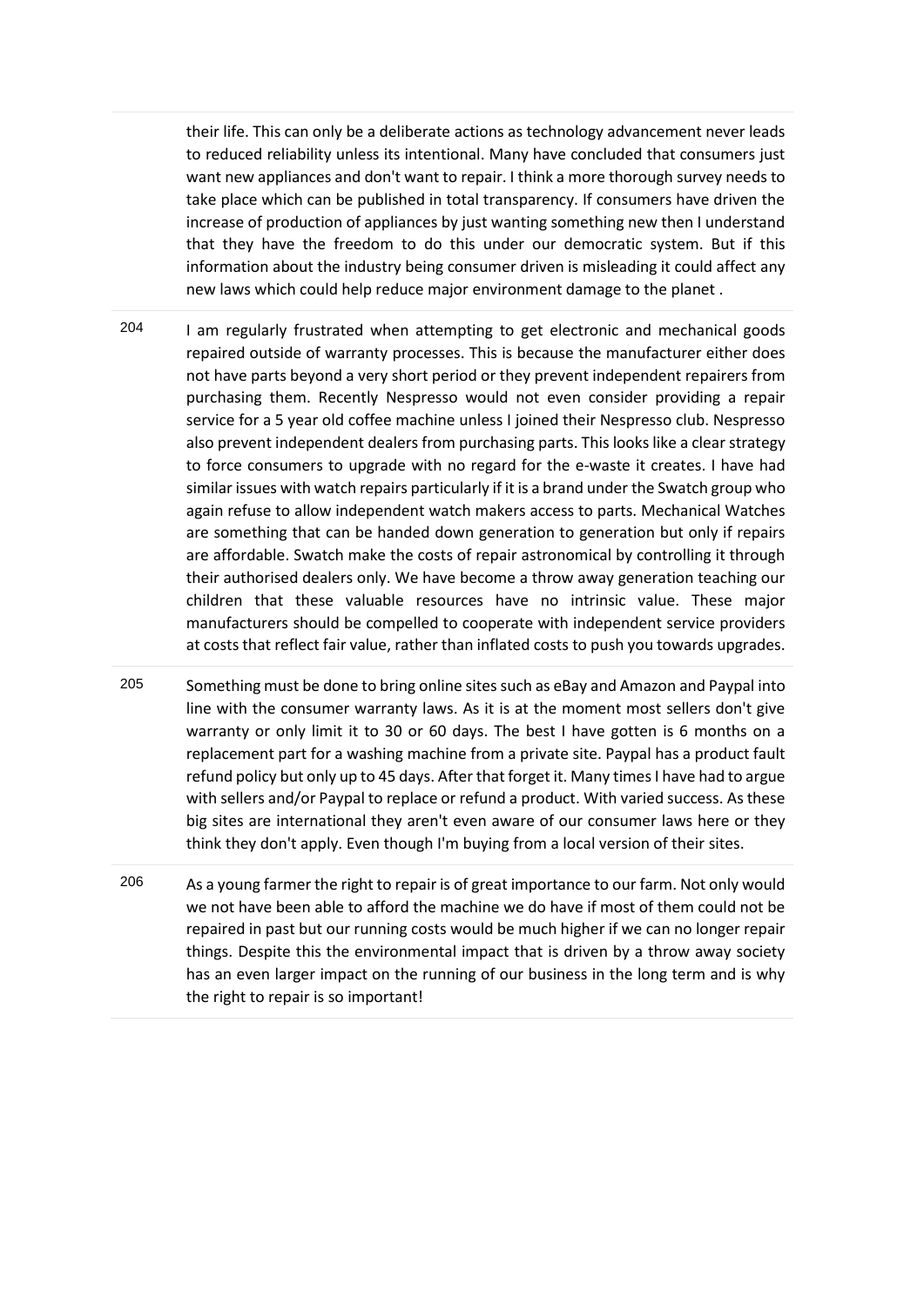- 207 Repair Lab volunteers in Perth WA have been able to repair many items since 2017 and are looking forward to a more regulated and circular economy where products are made easier to repair and getting spare parts for to keep them out of landfill. Even though Australia isn't manufacturing a lot of consumer items we can still demand a more sustainable product by regulating imports and make suppliers and importers responsible for reparability. Not only that, we also need more awareness, a change of habits; this throw-away-society needs to know what is involved and at stake.
- 208 Although less expensive compared to repairing a car, electronic and other purchases can be relatively expensive. Not only do consumers expect quality and durability, they expect repairs and claims are made through the convenience of the store where purchased, not to be the one to send off at the consumer's cost to an interstate or foreign country for timely delays and returned without a guarantee to meet intended use. I had a puncture repaired by a Bob Jane outlet that cost me the \$200 price to fix a broken wheel bolt after the wheel nut was not taken off correctly to plug the puncture. The manager told me it happens all the time and it was safe to drive with 4 out of 5 wheel nuts attached. What can consumers do when intimidation is used when asking about this type of compensation? I have never felt safe to report details of this incident.
- 209 In just the street I live in, 2 split systems have died because of power surges during outage. Damage is done to circuit boards but repair cost said to be more than excess on insurance claim to make solution complete replace new split system!!!!
- 210 HI. While the right to repair commission is looking at obvious attempts to force consumers to pay unreasonable repair costs or unnecessarily replace big dollar items (eg refusing to sell any spare parts to customers(eg apple)) the more subtle ways need to be looked at too. EG An Acer computer that is less than 2 years old has a specially modified internal Cmos battery. Normally this battery on other computers would by just a basic watch battery available anywhere for \$2 to \$10 dollars but this battery has been made with a specific connector to the motherboard so only the acer one can be used. This battery runs down over time or can be faulty from manufacture and not last. Acer refuses to sell the battery. They will only sell it with a motherboard with a repair cost far exceeding the current value or the computer. There is no plausible reason for these components to need to be sold together. Motherboard can fail but old battery can be fine. Battery can fail but motherboard could be fine. If both somehow failed together both could be bought. Battery is non rechargeable and will eventually run out meaning that computer will be at end of life early without this battery. This is the same scenario as a car manufacturer modifying a car battery so that only that manufacture can sell that battery and then refusing to sell the battery on its own. Then only selling the engine with the battery and for a price more then the value of the vehicle. I can provide more information and correspondence with Acer if required but right to repair needs to include provisions to prevent this sort of bending the rules.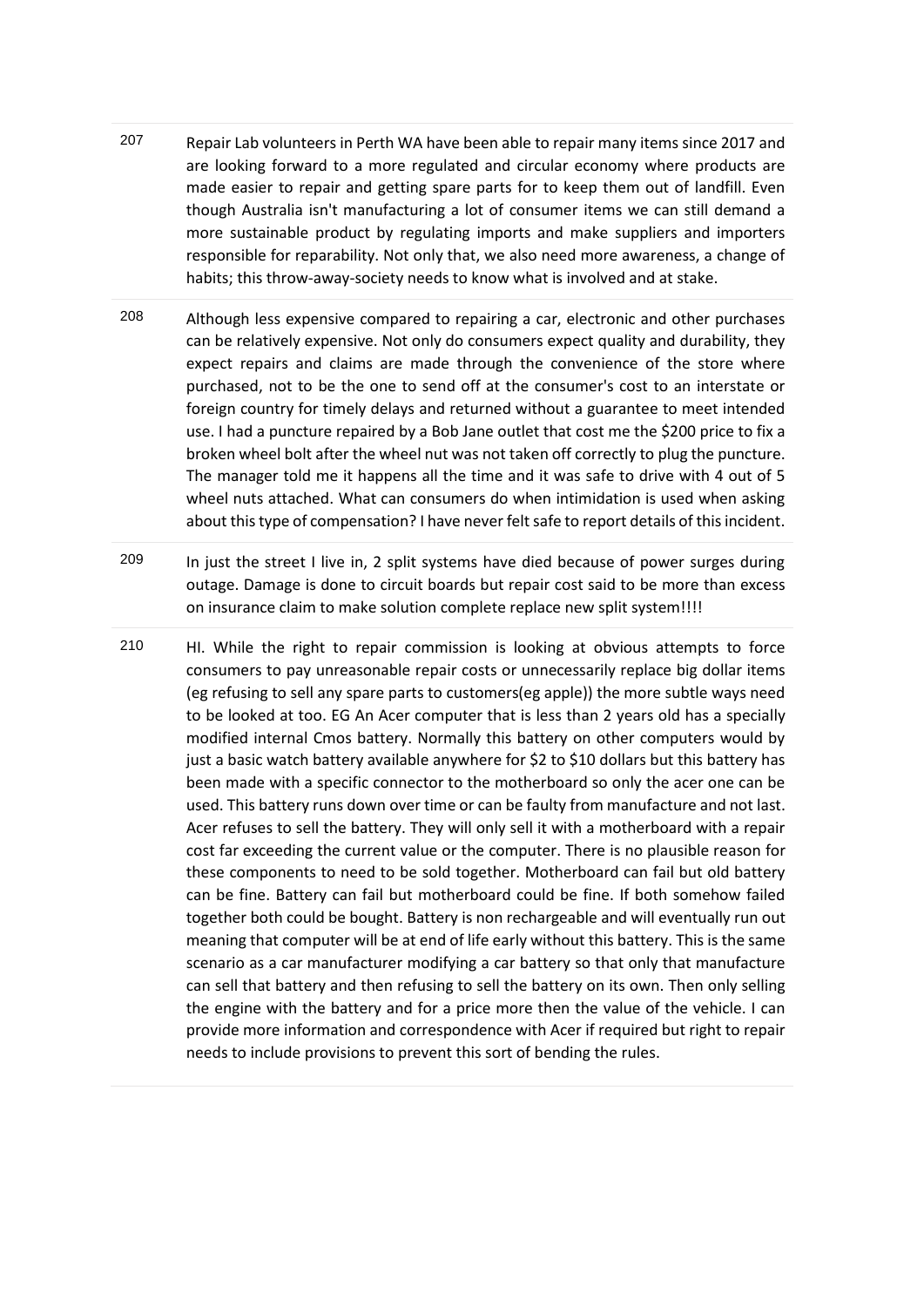- 211 Many 'small skills' have been lost or abandoned, which contributes significantly to the waste mountain. A case in point is umbrella repair. It used to be possible to have these items repaired and re-covered but today we are expected to discard and replace any umbrella that breaks a rib, rips or loses its structural integrity. Focus on reviving the 'small skills' through TAFEs and similar outlets should be a priority in addressing the right to repair. There is no value in having the right to repair when there are no skilled individuals available to make those repairs.
- 212 If a company makes and sells a product I believe they should be required by law to provide spare parts for a reasonable period of time. An example: I bought what I thought was a good quality exercise bike in 2016 for \$400. After less than 5 years of intermittent use the dial you turn to adjust the resistance broke. I contacted the retailer and was told the part is no longer available, and that I would need to buy a new exercise bike for approximately \$600. The bike itself is still in perfect condition, apart from the fact that it's useless without being able to set the resistance. It is a large, heavy item and to send it to landfill seems ridiculous. If I'd been using it every day the dial would have broken even earlier. Stories like this are common and apart from being an unfair burden on the consumer, contribute to a burgeoning increase of waste and landfill. Thank you for the opportunity to comment.
- 213 My understanding is that lighting retailers are increasingly selling LED light fittings with inbuilt LEDs, so that when the LED finally fails, you have to replace the whole light fitting, not just the LED part. I.e. when the LED part finally fails, you need to: 1) Put the old light fitting in the rubbish; 2) Buy a new light fitting; 3) Employ an electrician; 4) Employ a painter to repaint the wall. This is an absurd situation, and it is not uncommon to see failed LED lights.
- 214 It appears that most comments concern electrical or mechanical goods. My concern is with footwear, and especially the way soles are presently constructed. I have had a pair of boots and a pair of shoes (Ecco brand) both of which had apparently solid soles, which turned out to be hollow and filled with a soft, flakey material. In both cases, while the uppers were perfectly good, the hollow soles split, spilling the interior "stuffing". The soles were "sealed" to the uppers, so could not be replaced. Another problem is the current fashion for soles to sport a number of decorative panels. These inevitably wear, and become detached. I have used an inordinate amount of glue to re-attach them, but eventually wear makes this manoeuvre impossible. As with the Ecco footwear, these (Rockport) are impossible to repair. I applaud the intention of this commission, but wonder how it will enforce legislation on international manufacturers.
- 215 I recently had a pool pump issue and found that only a capacitor had broken. The pool shop only gave the option to replace the pump for \$1799 and didn't have the necessary license to repair it. The only option was a new controller board for \$1400, and that only carried a one-year warranty (on it but not the rest of the pump). We should not be allowing companies to hide behind a 'license' when a simple capacitor is all that is needed. The environmental damage in throwing out a whole appliance when some minor repairs could happen is unjustifiable. I support the right to repair as it is good for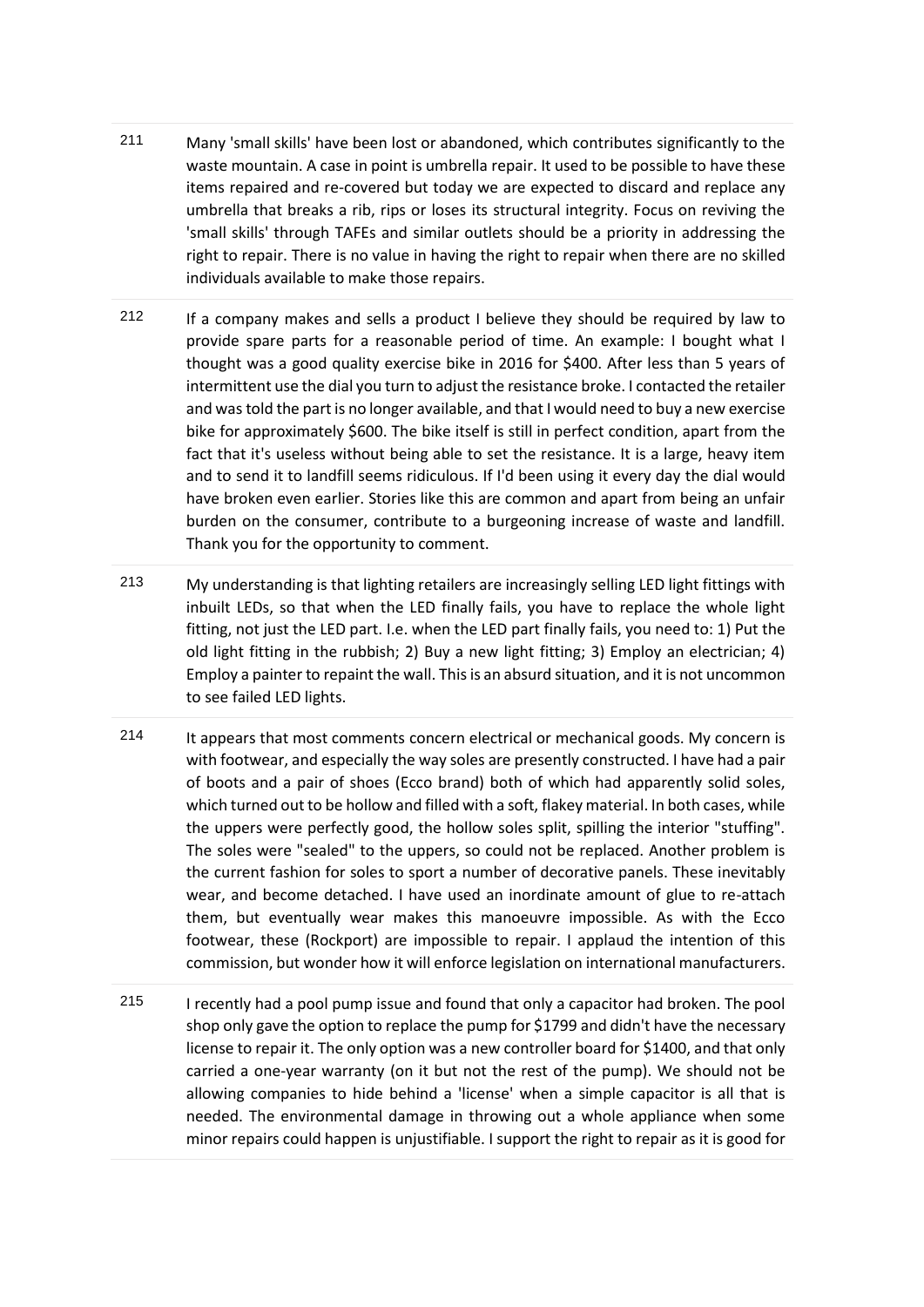the environment and society in general. I am not a lawyer and only hope that there are no loopholes that prevent repairs if this enacted.

- 216 Unless under warranty-terms, stating their [the creator of the goods] ownership of All parts for the life of the item, the item sold - if in need of repair that can be done successfully by a cheaper, often closer service, should be allowed - to create competition; Which is a major aspect of a healthy economy, surely?
- 217 It is about time this matter received more attention. Sellers of motor vehicles in Australia particularly have an obligation to provide at least basic mechanical, electrical and electronic information to consumers in the form of a manual. I was stranded in the middle of Australia several hundred kilometres from a dealership after a fuel issue, which I could have handled myself if I had the information. The huge towing costs that ensues were totally avoidable. When you travel remotely, the equivalent of the old Haynes manuals are an absolute must, the lack of available knowledge threatens safety and lives. (if you have 10 minutes, give me a call and ask me about how difficult it was to get information on an o-ring for a radiator drain plug from a Holden dealer, and how I had to wait 5 days for a replacement drain plug !). I also have an issue with the cost of replacement parts for many items, but equally importantly, the availability. Frequent model/design changes mean that parts are often almost impossible to find, even if they were cost effective. Assembly of the products usually mean that the product is destroyed attempting to even dismantle it for diagnosis. I am of an older generation where 'just buying a new one' was not even an option (and still isn't in some regards). One item that you may wish to include is the potential use of 'common parts'. Using a proprietary part may mean you can make your washing machine 3 mm narrower or use 100 ml less water per wash BUT it means that it cannot be repaired. Lack of repair causes the entire machine to be thrown away - a total waste. Great work, why did it take so long ?
- 218 Dear Commission, Thank you for the opportunity to provide comment and undertaking this inquiry. Australia should be at the forefront of the Right to Repair movement as to do so will secure our country's ability to maintain a degree of self sufficiency in the face of possible global supply chain issues as a whole. I hope the Commission seeks a submission from the Department of Defence and Australian National Audit Office. The Australian military must have an opinion on the ability to repair equipment and maintain force capability and the ANAO will have insight into the projects of concern that would benefit with a clear right to repair permissive environment. I wish to highlight the below articles that discuss the issue in relation to the US military that should raise concern for our own military. Captain Elle Ekman, a logistics officer in the United States Marine Corps, wrote a article for the New York Times and co-authored a letter to US FTC Chair Joseph Simons as well. <https://www.nytimes.com/2019/11/20/opinion/military-right-to-repair.html> [https://prospect.org/power/when-big-business-wont-let-the-troops-repair-their](https://prospect.org/power/when-big-business-wont-let-the-troops-repair-their-equipment/)[equipment/](https://prospect.org/power/when-big-business-wont-let-the-troops-repair-their-equipment/)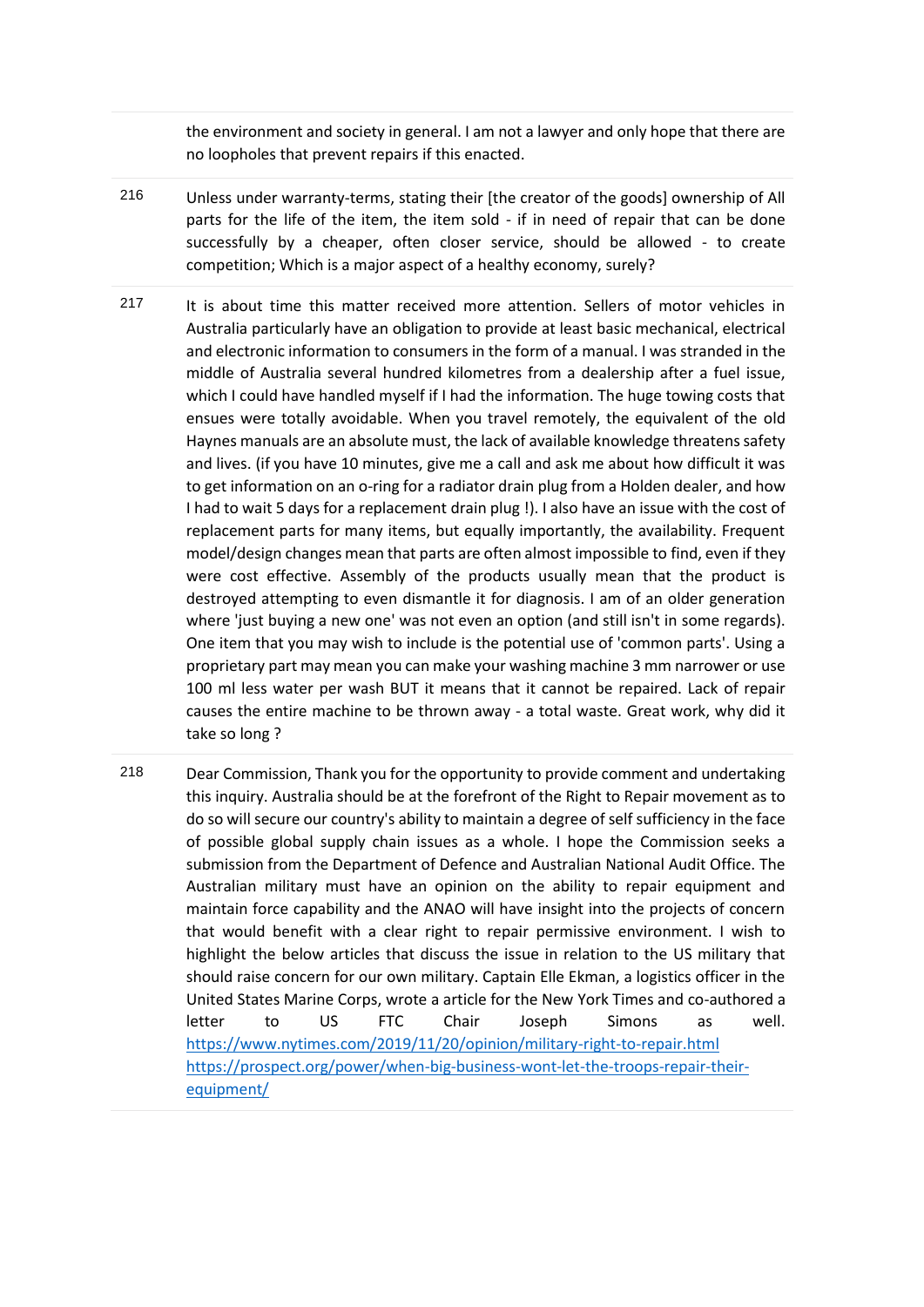- 219 I support the right to repair and that the Federal Government should legislate to make it legal for individuals and business to repair devices that might otherwise be thrown away or have to be replaced.
- 220 "Yes, the right to repair laws need to be broadened to enable consumers a competitive price for repairs, the ability to do DIY repairs, and to reduce e-waste and 'planned obsolescence'.
- 221 A great deal of my more recent electronics technician career has been contending with this point. To try to make it a part of all procurement specifications to include all maintenance manuals as condition of procurement. The `a most highly regarded education institute' did not adopt this, thus placing themselves at large disadvantage for equipment repairs. What was worse was the mandated need to quote all jobs prior repair. And without schematics etc is a very illegitimate tough call.
- 222 I believe that 'Right to Repair' reforms are definitely needed to increase consumer protection and reduce e-waste.
- 223 I have a convention microwave that has been serviced and repaired in the past (now 24 years old). It has an electrical problem. I looked for the repairers (Stokes) however they no longer do repairs, no other repairers around. I phoned Panasonic and left a phone message and received no reply. I think it was an overseas message centre. Due to the age of the appliance I have had to purchase a new one.
- 224 Yes, 'Right to Repair' reforms are needed to increase consumer protection, and reduce e-waste. Items should be able to be repaired by the user or their chosen repairer, to save time, money, and precious resources.
- 225 This is decades too late after giving away local (to Australia, Europe, Japan and U.S.A) manufacture for leveraging competitive behaviour. There are many impediment mechanisms to repair modules, systems and equipment. Have had to contend with many and not able to repair many items because of these mechanisms. Best approach is to re-establish local manufacture (to Australia, Europe, Japan and U.S.A) and impose tariffs upon anticompetitive behaviour including improper labour costings of manufacture. Otherwise this whole discussion is rather pointless and we will be asking for submissions again in another ten years time.
- 226 We must have the right to repair products, and to have them repaired independently. For example, I want to continue using my independent mechanic to repair our family's cars, which are each made by different manufacturers. I do not want to be forced to take those cars only to their manufacturers. Another example: about 4 years ago I took my mother's 50+ year-old Sunbeam toaster for repair. Sunbeam told me it was not worth repairing and that she should buy a new one. An independent repairer fixed it. It cost \$50 and is still in perfect order. Contrast with my situation where I have purchased 5 toasters in 4 years. 3 of those have been returned for refunds, but the upfront cost totalled about \$500 to purchase these products. Add the cost of my time to do all this, and the waste that it has put into landfill. All of this cannot compare with 3 visits to 2 repairers, and \$50 out of pocket, to fix my mother's toaster. If we had no option to use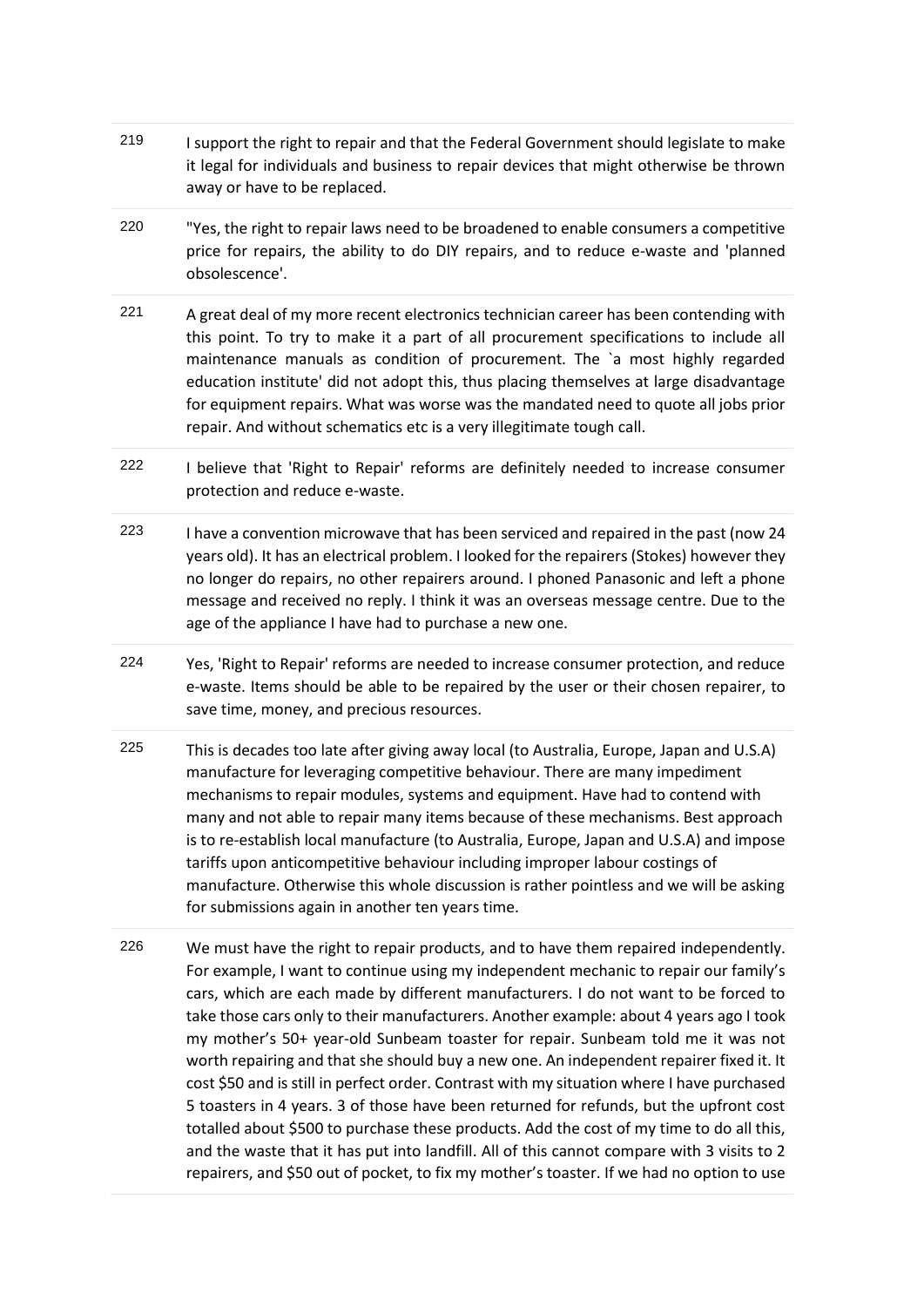an independent repairer my mother would be further out of pocket and, as the person who would have done the buying for her, I would be out of time!

- 227 I have reviewed the 42 page overview document and believe you have produced one of the most comprehensive summaries of the issue by or on behalf of a government to date. I will give one example of something I have just experienced that I hope targeted policy intervention will rectify: I have a 2021 vehicle (Suzuki) and live in Karratha. The front window was struck by a rock while driving, deflected by an oncoming truck. This chip quickly developed in to a large crack. Upon calling insurance and Suzuki they both informed me that the car must be taken to a Suzuki dealership to reset the lane camera after window replacement, or the car will show warning lights and is unsafe to drive. The nearest dealership is 1000km away in Geraldton. The glazier in Karratha commonly freights vehicles 1000km each way to have similar repairs done to vehicles of other brands as they don't have the tools for all brands of vehicle. Suzuki also told me I would lose my warranty if I had it fixed by another entity as they control the tooling to reset the cameras. I sincerely hope your recommendations eventuate in to policy that will eliminate such wastes of time, money and effort - and thus productivity, of the residents of Australia.
- 228 For Example Machine we have still works but requires a new battery. As particular battery is no longer made by the firm we have to throw it away and buy a new one. Each new/ different model is not interchangeable as to fittings (i.e. nozzles, charger fittings). Consequently this creates a lot of E-Waste and unnecessary expenditure by the community. Can something be done to rectify their business model. Am happy to provide further information about my attempt to rectify situation by visiting their Service Centre. Thanks for your good work.
- 229 My Apple iPad battery is failing yet I cannot have it repaired by Apple for a lesser price (\$160.00) until their own software determines the battery is sufficiently degraded. The software does not consider the user experience (iPad shutdown and rapid discharge making it unusable and inconvenient). Until such time as the Apple diagnostic determines eligibility, I am told I would have to spend more than \$450 to have Apple address the matter. A home repair kit, including a new battery, is available for \$70.00, however, the iPad design makes a home repair a VERY risky proposition for a novice. A right-to-repair law would enable me to extend the life of the device for minimal cost and risk, all at a time of my choosing. Without such a law I am at the mercy of Apple and their market position, even though I "own" the device.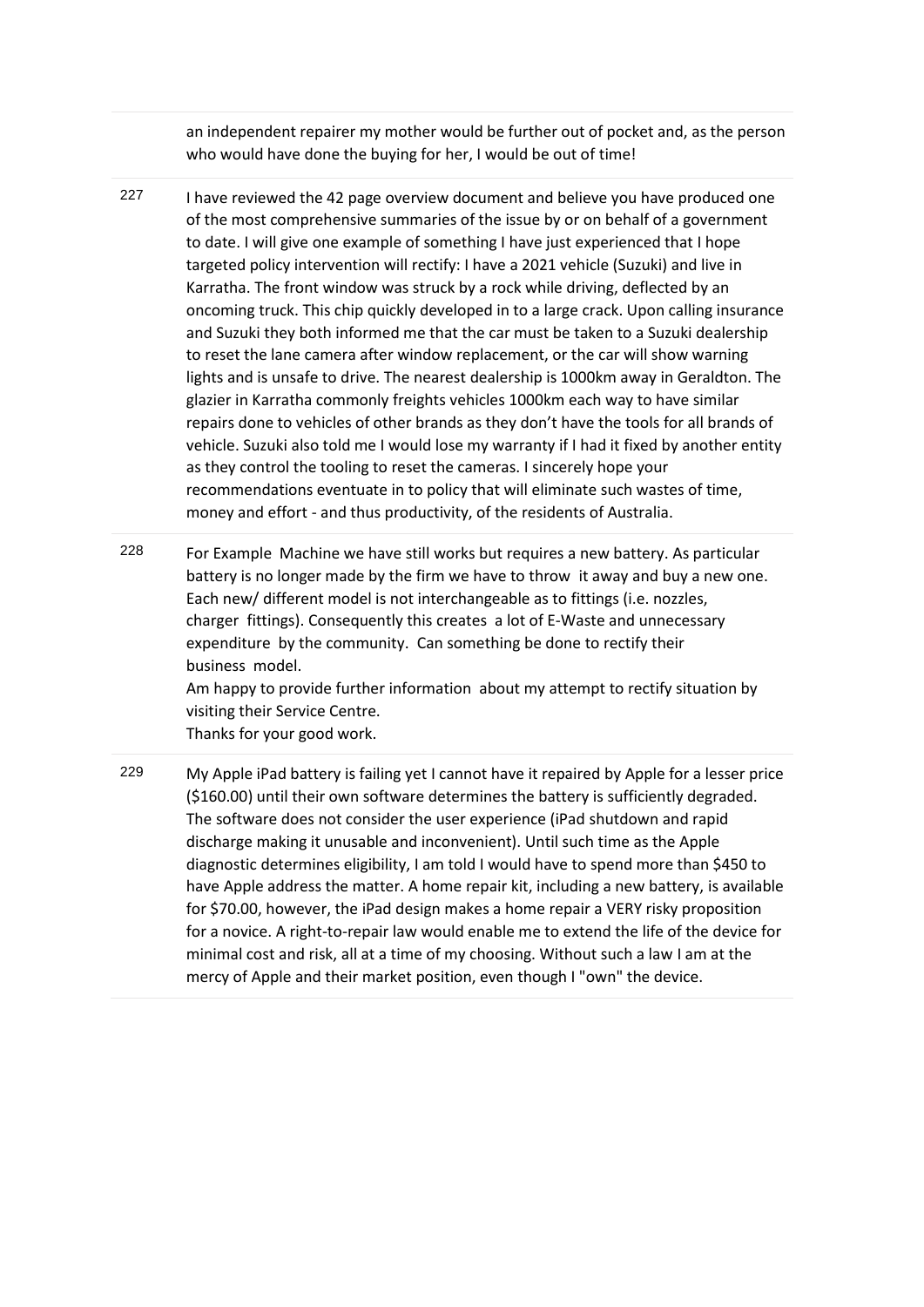- 230 Firstly I would like to say that my safety is my responsibility, not that of a company. Additionally I reject the idea that lithium batteries are beyond the capabilities of a normal person to understand, as long as someone is following safe practices they are no more dangerous than any other electric or mechanical item. I would also like to add that I have always repaired my own devices and vehicles, and I am frustrated at how difficult it is to get basic parts and I am disappointed that companies have convinced so many consumers that these things are much more complicated than they actually are.
- 231 Re Info request 3.1: I purchased a large Konica Minolta printer for my business some years ago. The company will not upgrade its software drivers to enable it to be used with current computer operating systems, despite the printer itself being in excellent physical condition. It is now useless, and, despite several telephone calls, the company claims it is now a superseded model and no new drivers will be issued. The matter to be resolved is the definition of a 'reasonable period of time after the product has been purchased' (distinct from the time the product model was first marketed). As a small business, I favour a long period, up to 20 years, for what is, for us, a substantial capital item.
- 232 I own a IT repair shop in Neutral Bay Sydney. I feel the situation has recently become worse in regards to the right to repair for consumers. I can give an example as s third party repairer myself, trying to repair an iPhone 12 is not possible. Currently the software on the device inhibits any third party from replacing any parts at all. The part that has been replaced will not work as the software will block it from working which means only apple can repair the device. This means that Apple has monopolised the iPhone 12 market completely, and no one is aware of this. Customers that come in needing help with their device which is out of warranty due to customer fault are extremely frustrated as they have no choice in the situation. The turn around time for authorised apple repairers can be at least 2-3 working days if not more, and the device has to be left there. This issue has to be addressed.
- 233 I wholeheartedly agree that we should only be able to buy goods which can be repaired & the repair costs should be reasonably priced. If goods are not easily repaired, there should be a rubbish tax charged to the creating business.
- 234 With global warming now recognised, we must change our ways and legislate to reduce waste, to reuse and repair wherever possible. So, goods with built in expiry dates, resulting in being thrown away and more good purchased must be legislated against. Companies fined if goods are regularly 'dying' prematurely and can't be repaired or upgraded.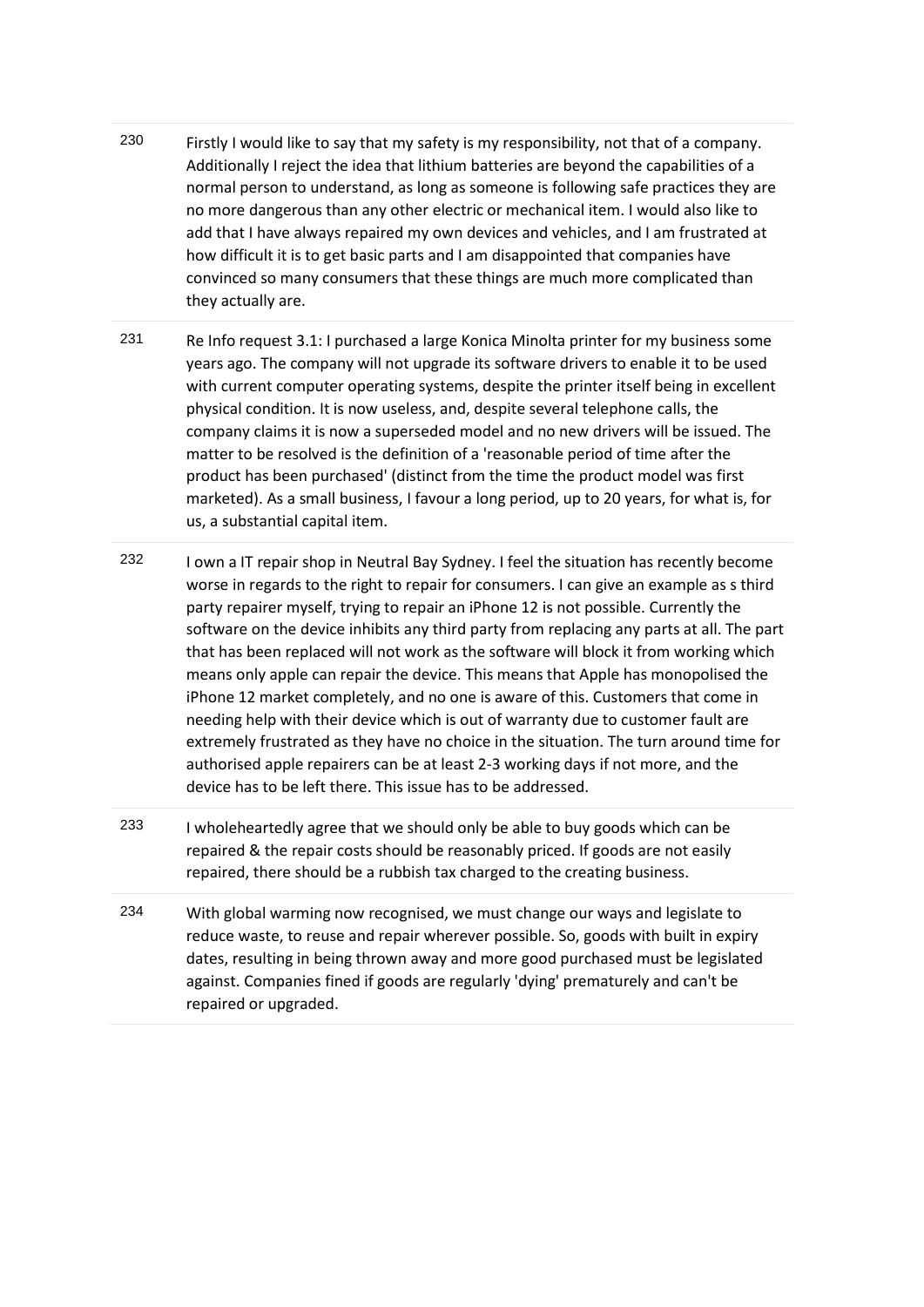- 235 I apologise for the last minute submission of my comments in response to the Productivity Commission Draft Report: Right to Repair. In support of my submission of comments to the Commission I detail below my personal experience of a manufacturer's rejection to a request for service information. I regret not being able to provide evidence of my dissatisfaction with the manufacturer as my contact was via a telephone conversation. After purchasing a new Honda EU22i portable generator I contacted Honda Australia to purchase a repair/workshop manual for the generator, which Honda refused to provide, stating as a consumer I should take the generator to a Honda authorised agent for any repair. I consider the response by Honda Australia unhelpful and unacceptable and foresee similar problems should I require a specialist repair tool to facilitate any significant maintenance of the generator by myself. In respect of the (issues raised within the Draft Report concerning) manufacturers argument of protection of IP and copyright, I would have thought there could be terms and conditions (T&C's) contained within a repair manual to protect these commercial interests and, not for IP and copyright to be used as a reason to preclude access by independent or third party repairers.
- 236 The right to repair in regional areas is hampered by a lack of replacement parts, skilled repair people and a consumption based economic policy that reinforces replacing rather than repairing anything and encourages a throwaway culture that incurs huge environmental costs. This report should recommend expansion of the National Television and Computer Recycling Scheme (NTCRS) scheme to encompass right to repair and adopt this expanded NTCRS policy and levy to cover all electrical appliances and household goods, power tools, vehicles, exercise equipment, agricultural and construction machinery. Our country needs to embrace circular economy principles for all manufactured goods beginning with this right to repair legislation
- 237 This report and the submissions and brief comments cover most of what I wanted to submit, so I just want to mention a few things : 1. the restrictions of being able to use more sustainable phones in Australia such as<https://www.fairphone.com/en/> 2. We recently had a kettle that worked perfectly but one small plastic ring (a minor part) had perished, and the brand did not make simple parts for kettles older than 5 years. That means a perfectly functioning kettle had to be taken to a recycler (with the hope some of it could be recycled). I understand a small part like a small plastic ring may cost to reproduce but they had the mould originally so the option should be available for me to ask for the part to be made for me to purchase, or they design kettles that can take the same parts through multiple models, or be responsible for easy and efficient collection of the recycling of the appliances that cannot be fixed. 3. Brands should be responsible for the repair and recycling of their products - either supplying parts and manuals to be fixed by third-parties, or offer a service of collection of their products back to the brand to be 100% recycled (including the packaging !)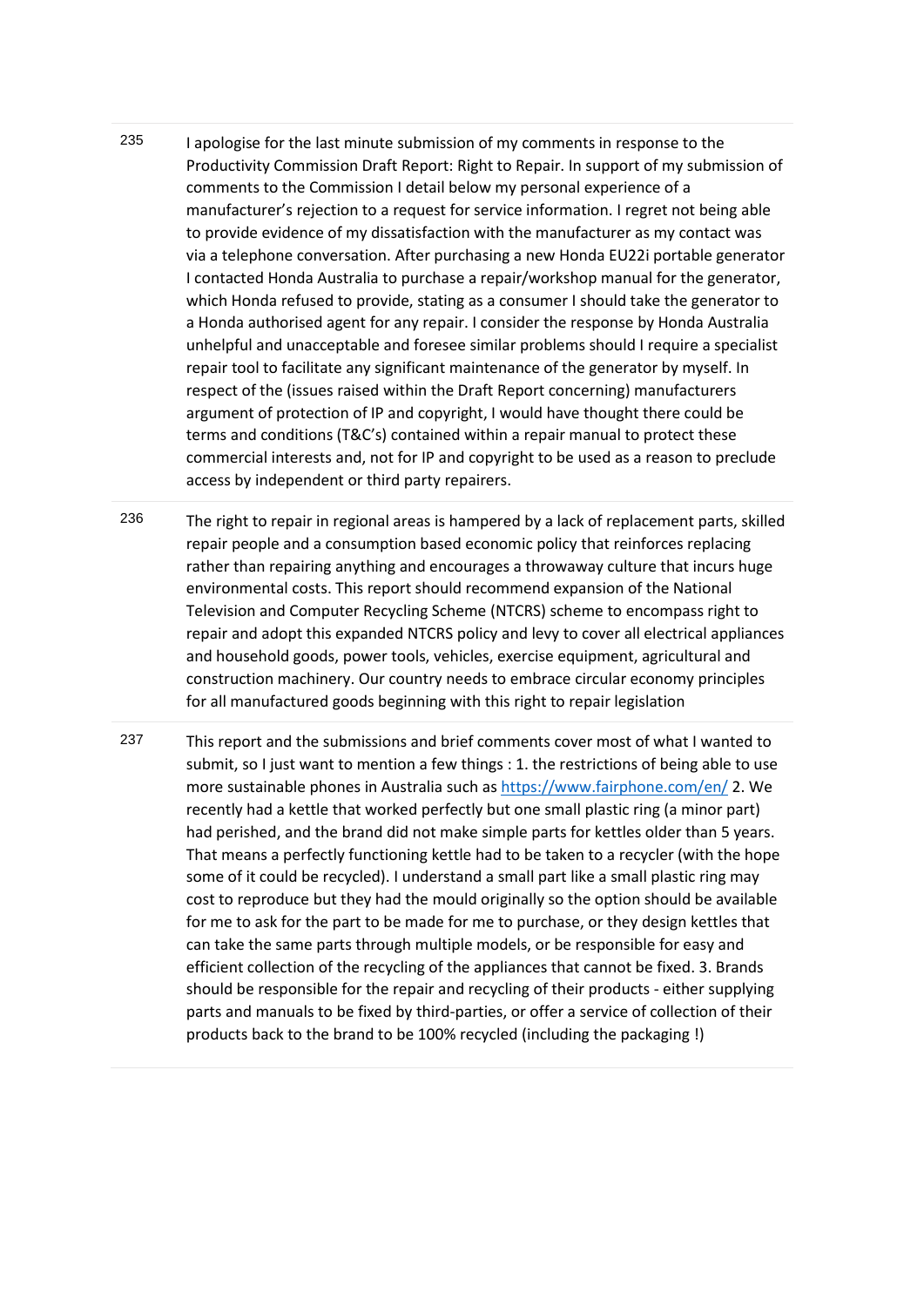238 Any policy on the right to repair should contemplate the position that many that are disadvantaged can only afford second hand goods such as second hand computers and phones. Any policy should contemplate that if the manufacturers and third party supplies and software providers do not support second hand machines or allow repair of second hand machines, we are placing the most vulnerable in our communities at risk and excluding them from technology. Especially children of school age that live in disadvantaged circumstances. In addition given Australia's distances, machines need to be serviceable far away from any repair centre offered by the Manufacturer. Often a third party repairer is the only source of assistance available. Denying access to repairs in those circumstances places the isolated at a substantial disadvantage. Last, older equipment that is still serviceable may need the support of old hardware to operate. It's not just the machine, its all of the other machines that rely on the old computer and software because it is no longer compatible with new software. For example, Old telecommunications and camera equipment and scanning equipment may not operate with current computers eg because they need a firewire supported connection on USB 2 instead of USB C. I also note the disturbing trend of manufacturers to raise the cost of parts to the point to make it uneconomical to hold older equipment and motor vehicles. The anecdotal saying in the car industry is that the service departments are driven by the sales departments. There is a temptation to exaggerate the nature of a repair or the cost or both to encourage the purchase of new goods. Clearly there is a conflict of interest between the service departments and sales departments that are controlled by the same entity. I submit that the Commission should recommend that Manufacturers of high value consumer goods eg motor vehicles should have repairers that are independently owned and cannot be controlled by the Vendor of the product they are repairing. Basically if you repair the goods you can't also sell the new goods or at least have a sign stating that the you should obtain a second quote if you consider that the cost of the repair is overstated or in any way the repairer encourages you to purchase new goods by reason a quote for repairing goods.

239 I have just seen this and would like to make comment. Certainly the waste and job opportunities are relevant, however my specific frustration is with Apple. My battery was flat but my phone had a minuscule crack in one corner of the glass so they refused to replace the \$70 battery without me paying an additional \$200 to replace it as well. (Luckily my son found someone to do it.). Nor will they allow you to purchase the battery and replace it yourself.

As a pensioner the security factor they offer is extremely important but then they have you over a barrel in that the products are not upgraded or serviced after four year and you are forced to upgrade at ridiculous prices and they will give little credit for loyalty.

My son has had three MacBooks catch fire but they refuse to accept responsibility. As a developer he must have an up to date computer so he has no option. In the US lawsuits are pending.

The restriction on repair is permeating all our appliances and even our cars, limiting our freedom of choice and costing us heaps. In the US the issues have resulted in lots of on-line comment.